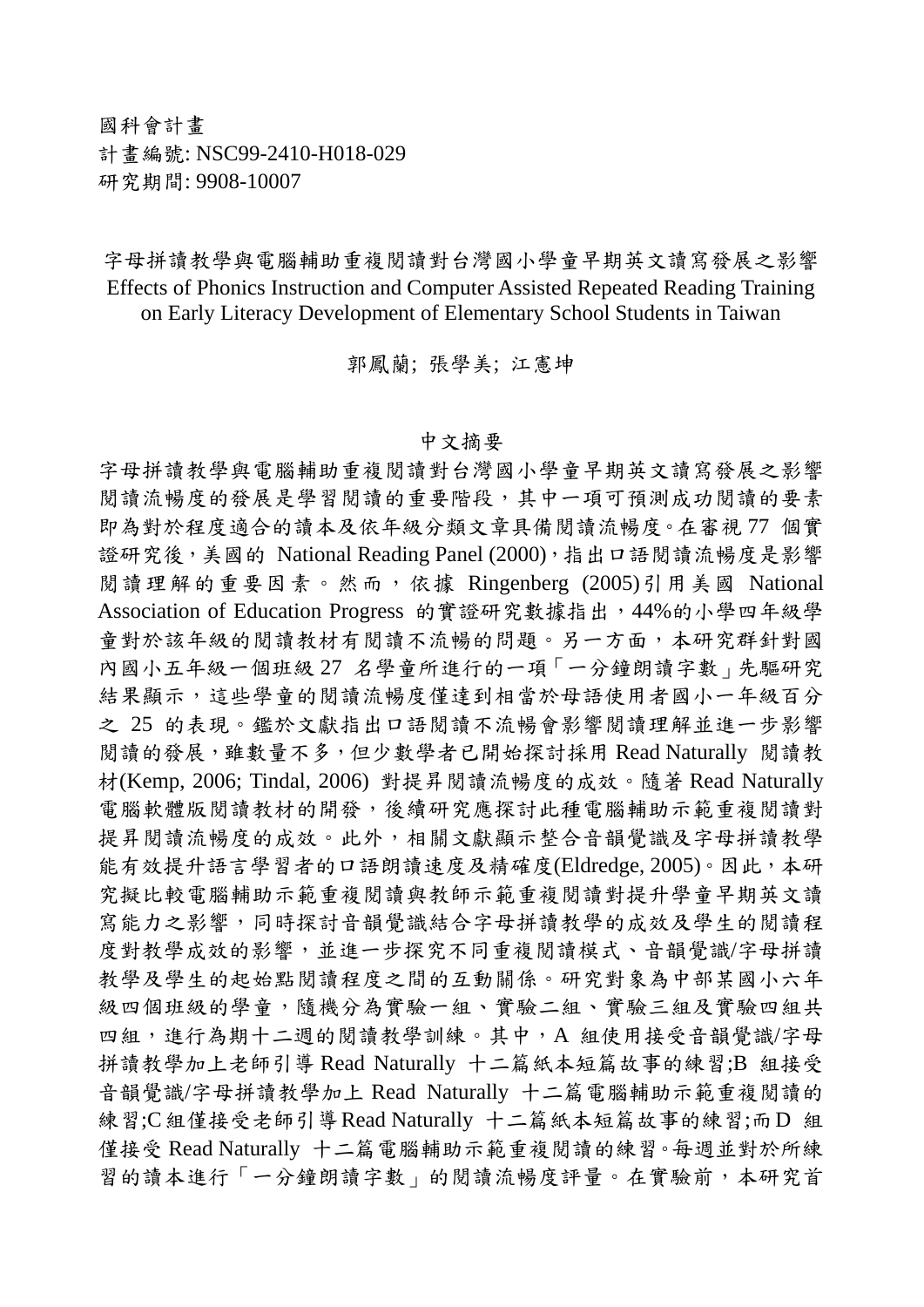先對參與實證研究的學童進行劍橋兒童英語檢定(Cambridge English for Young Learner Test)以確定其閱讀程度。本研究擬採用 DIBELS (Dynamic Indicator of Basic Early Literacy Skills, Coulter, Shavin, & Gichuru, 2009; Good & Kaminski, 2002, 2007; Hintze, 2004)作為前測及後測,以測量學童們在實驗前後的早期英 文讀寫能力。National Reading Panel (2000)及先前的研究皆指出 DIBELS 為測 量學童早期英文讀寫能力包含音韻覺識、拼音規則、閱讀流暢度、字彙及閱 讀理解五種主要能力之具備高信度及效度之標準測驗。針對閱讀流暢度的測 量,有別於先前的研究採用「一分鐘朗讀字數」的閱讀流暢度評分標準,僅 著重朗讀的速度與單字的精確度,本研究另參考 Zutell and Rasinski's (1991) 及 NAEP (2002) 的閱讀流暢度評分標準,加入斷句/停頓、平順度、朗讀步調 以及整體閱讀流暢度四級評分之閱讀節奏評量因素,並邀請具有 15 年口語教 學經驗及多年兒童英語的外師擔任評量委員。進行教學實驗之英語教師為具 有 5 年兒童英語教學經驗之在職老師。在實證教學後,本研究擬對進行教學 之教師及學生進行問卷調查以了解其對 Read Naturally 重複閱讀練習及音韻 覺識/字母拼讀教學的看法。

## Abstract

Effects of Phonics Instruction and Computer-assisted Repeated Reading Training on Early Literacy Development of Elementary School Students in Taiwan The development of fluency is an essential stage in learning to read. One predictor of reading success is gaining reading fluency on instructional and grade-level text. After carefully reviewing results of 77 experimental studies, the National Reading Panel, USA (2000) concluded that oral reading fluency was a causal determinant of reading comprehension. Nevertheless, the National Association of Education Progress, USA (Grossen, 1997; Pinnell, 1995; Ringenberg, 2005) found that 44% of 4th graders were disfluent on grade level material. On the other hand, in a pilot study conducted by the researchers of the present study, it was found that an average class of 5th grade in Taiwan only achieved 25 percentile (19.5 words correct per minute, WCPM) of oral reading fluency in comparing to the native speaker norms. Since failure to develop fluency can hamper reading comprehension and further development in reading, empirical studies, though limited, conducted in an L1 context have endeavored to show that the Read Naturally fluency intervention program (Kemp, 2006; Tindal, 2006) is effective in increasing reading fluency. With the advent of the software edition of the Read Naturally program, it remains to be empirically shown the effectiveness of the computer-assisted modeled repeated oral reading on facilitating fluency. Phonics instruction in conjunction with phonemic awareness training have further been found to improve learners' word recognition growth (Eldredge, 2005), which in